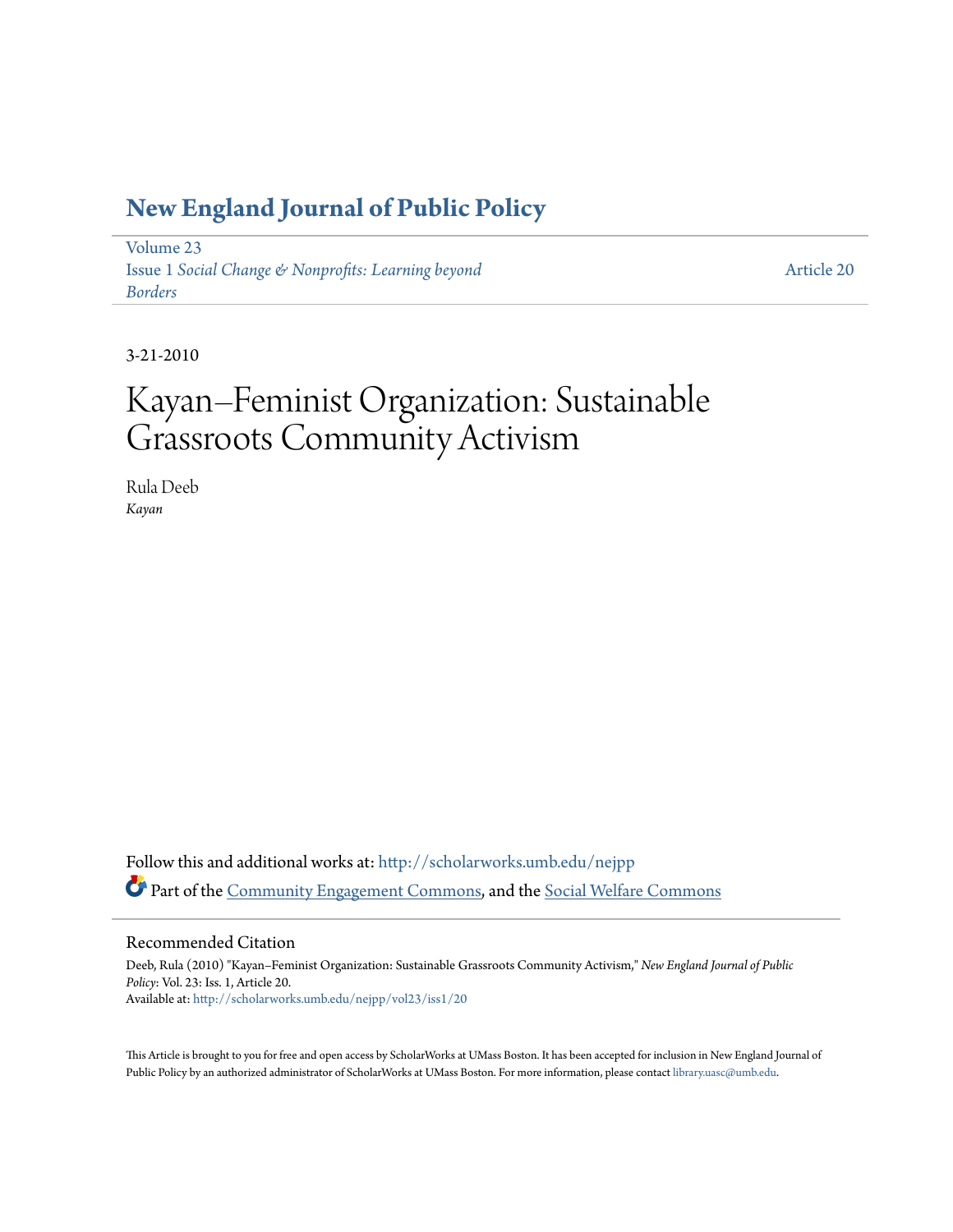## Kayan–Feminist **Organization**

### Sustainable Grassroots Community Activism

#### *Rula Deeb*

his article describes the process by which Kayan (Being) created the model for the Women's Leadership Development and Sustainable Community Activism Program. The organizational model presented here was developed as a resul his article describes the process by which Kayan (Being) created the model for the Women's Leadership Development and Sustainable Community Activism Program. The organizational model presented here was developed as a result of women's groups, with over 3,000 women from around fifty villages and towns across Israel. The model changed and solidified, through repeated evaluations and testing of the program's goals in general, and through the program's ongoing feedback specifically with groups of women involved. Evaluations were gathered from women participating in the groups and also through evaluations of its activities conducted by Kayan.

The program model changed in light of these findings, with progressively deeper understanding about the continuity required when working with leadership development projects with communities of women and sustainable community activism. The result, as will be seen in the following pages, has become the anchor regarding the needs of women and their communities, and of the vision of the Kayan feminist organization.

#### Who are We?

Near the end of 1997, a group of young Arab feminist women who were active in women's organizations in Haifa began to discuss the possibilities of establishing an Arab feminist organization for social change. The feminist vision that slowly emerged from the many ideological discussions was that of a society that is equal, just, and secure, free of violence and racism, coercion or discrimination, and one that would secure for its citizens — women and men — the freedom to choose one's own lifestyle, actualize each one's potential, and express oneself without either social or institutional obstacles. The result of these meetings was the establishment, in

*Rula Deeb is the director of Kayan. She has been involved as a feminist activist in organizations and initiatives regionally and nationally. In 1994, she joined the Isha-L `Isha Feminist Center as the empowerment coordinator, and was later the editor of their bilingual newsletter. In 1998, she cofounded Kayan. She was the empowerment coordinator for three years, and she has served as the director for the past four years. She started the Childcare and Mobility projects and remains active in many initiatives.*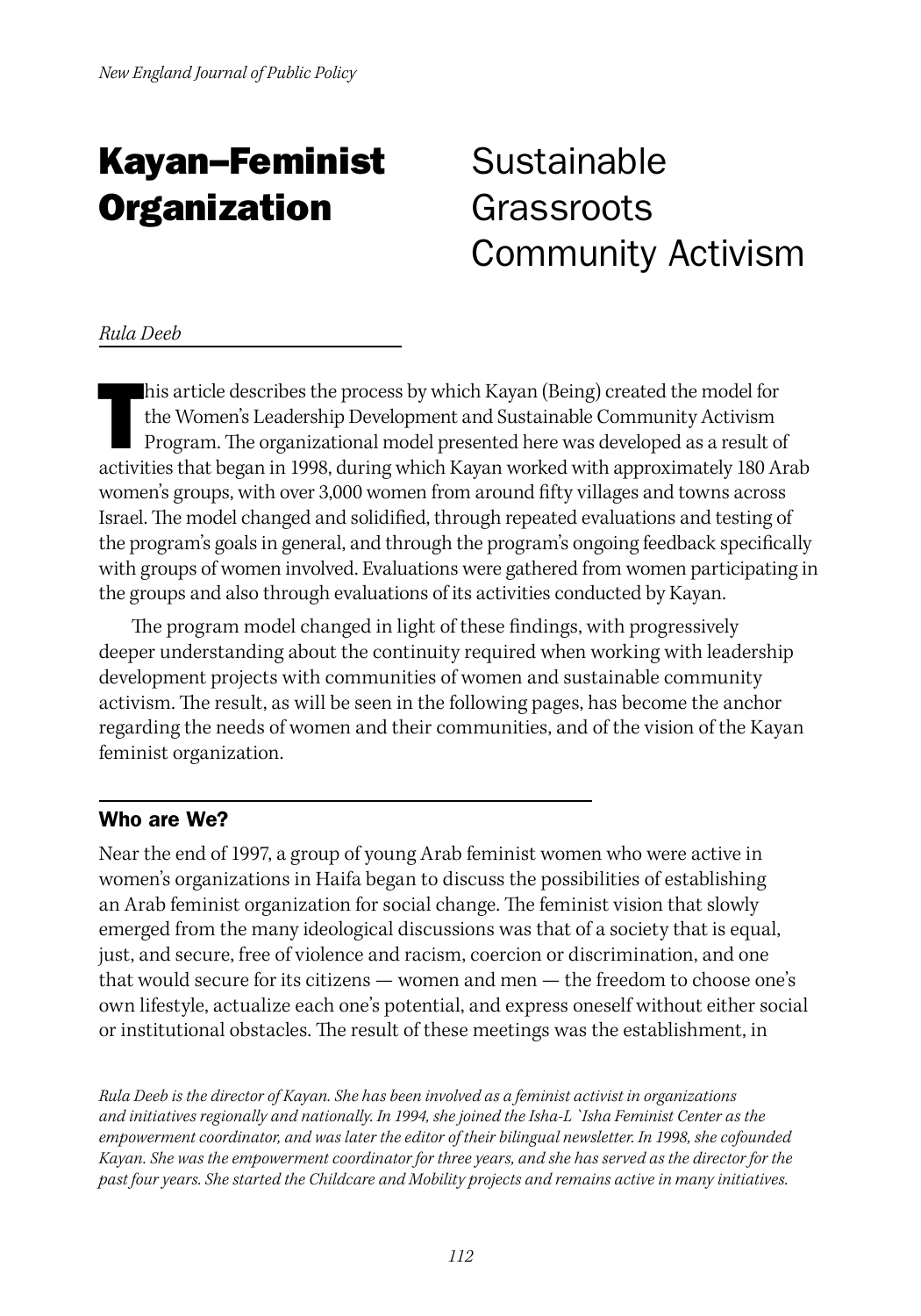1998, of the organization Kayan–Feminist Organization for social change and for the promotion of the status of Arab women in Israel.

#### Community Activism: Crucial Conditions for Social Change

During the beginning ideological discussions surrounding the establishment of the organization, it was clear to the founding members that direct activism with women in their communities was vital for social change. In order to be directly active in the field, Kayan created a program for individual empowerment and consciousnessraising that was long-term (meeting weekly for three to six months). This program was implemented with groups of ten to fifteen women within various Arab villages and towns, and in ethnically mixed cities. Such activism with groups, as opposed to individuals, was a strategy specifically chosen as more appropriate for the goals of Kayan as an organization for social change, as opposed to the strategies of other service organizations that address the needs of the individual. Group work also facilitated, as much as possible, the crucial dialog among a large community of women. Programs were based on the concept that group activities created greater space for interpersonal support among the women themselves, and more empowerment of the group within the larger society.

The organization instituted the goal of actively creating empowerment groups in fifteen to twenty communities a year. Therefore, the members of Kayan made contact with community professionals, men and women, such as social workers, local welfare professionals, and community organizers. These people initially mediated contacts between Kayan and the women of various communities.

A modest fee was asked of each participating women, and at times membership was provided free of charge. This low price allowed Kayan's workers to market their programs more aggressively to the public and professional bodies through which the organization was reaching out to various communities. At times, the community workers themselves initiated contact with Kayan. Such long-term direct action with hundreds of women in geographically far-flung, outlying communities propelled Kayan to the forefront of the field of Arab women's community organizing. As a result, the organization succeeded in building a network of contacts with hundreds of women within their home communities, which in turn ultimately became a precious organizational resource for widespread grassroots social change.

#### Work Model of Women's Groups, Initial Phase

The programs offered by Kayan were provided by a facilitator who accompanied the group throughout the entire process. Group meetings consisted of guided discussions concerning subjects of direct interest to women's daily lives, specifically examining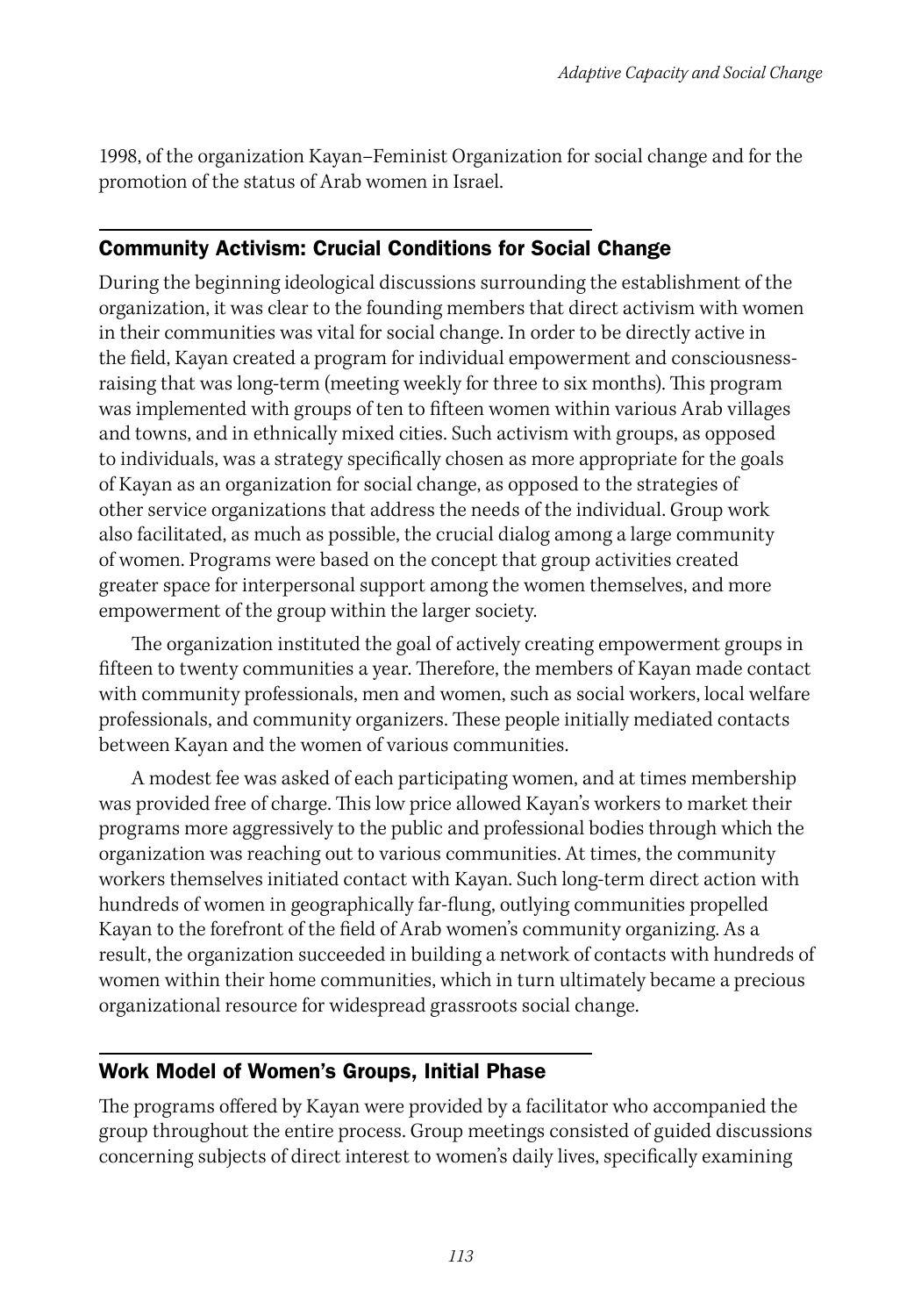the connections between their personal issues and their social status as women within their communities, and opportunities for social change. Most of the participants in the empowerment groups were mothers who did not work outside of the home, were of the middle to lower ten percent of household income levels, and who had no more than elementary education. A minority of participants had completed high school.

The participants were unfamiliar with the format of group discussions, and some expressed grave doubts about the need to share their personal thoughts and experiences with others. They were fearful that they would suffer personal repercussions from having their thoughts and opinions open to others, or from the social ramifications of unpopular or socially unacceptable opinions. (This is not uncommon among traditional Arab women, who rarely publicly share personal thoughts and opinions.) Indeed, some participants dropped out of the group after the initial meetings for these reasons. But most of the women discovered that they were keenly interested in the group process and in the challenging questions raised in their discussions.

Kayan's role ended with the completion of the series of meetings, which lasted approximately three months. Kayan's goal of creating such group discussions among Arab women in their communities had been realized, and, usually for the first time in the women's lives, questions about their individual empowerment as well as their status in their communities, had been raised.

#### Evaluation and Reorganization, I

At the end of this period, each group's activities and process were evaluated. These evaluations concentrated on two main factors: the participants' feedback and the status of the organization in terms of goals realized; that is, numbers of individual participants and numbers of communities/villages where Kayan had been active. Concerning the latter, Kayan succeeded in reaching its goal. But the participants' feedback made clear that they were not satisfied with just the process of personal empowerment; indeed they saw the implementation of community activism as a necessary act, as a motivator for social change. Even so, women reported their frustration as a result of having taken part in the groups. In their opinion, as they became more aware of their status and position in society, they realized their complete lack of tools to change their situation and to improve their lives.

 As a result of such feedback, Kayan began to offer additional programming, in the form of workshops aimed toward community organizing that provided tools and skills in the establishment and development of community projects. These programs became an integral part of Kayan's work with women's groups. At this point, Kayan's model of working with groups of women consisted of accompanying groups in their process of planning and implementing community entrepreneurships, in addition to facilitating groups of personal empowerment within various communities.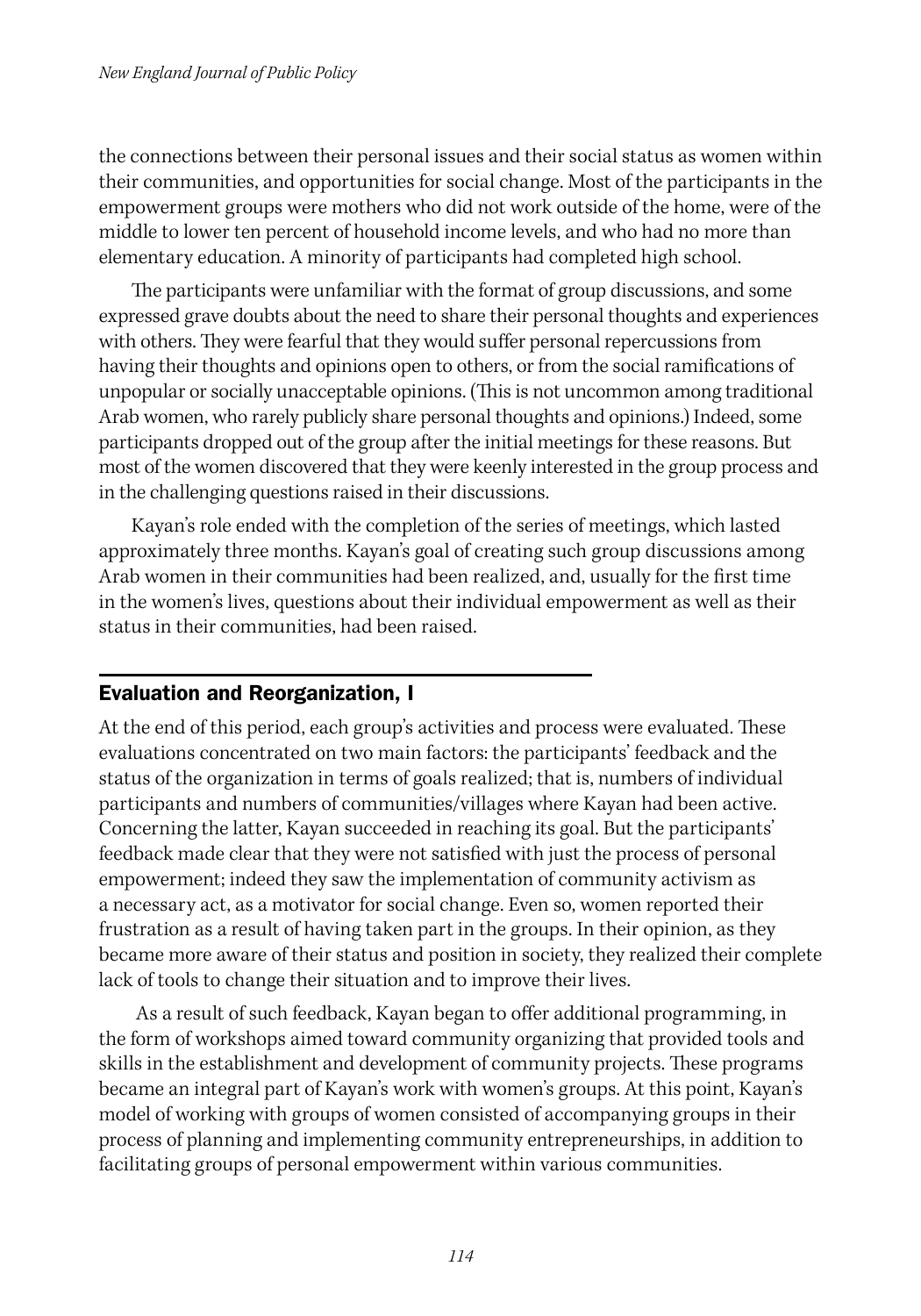The results were impressive. A women's community center was established — the first and only of its kind in the village of Arabeh, which offered local women various enrichment classes, ranging from basic literacy, language skills, and computer skills, along with lectures and discussions about women's status. Another group succeeded in launching a public transportation system into Maghar, a town of 20,000 that suffered from a lack of transportation (and for which women were the primary users, as the overwhelming majority had neither driver's licenses nor access to cars). This achievement brought the women public recognition and respect as a body able to meet the needs of women in the community, and was a catalyst for raising public consciousness as to their potential power and influence over their daily, and public, lives. As before, Kayan's role ended with the completion of the community project. Organizational resources were turned toward new groups and projects.

#### Evaluation and Reorganization, II: The Element of Long-term Sustainability

An evaluation was undertaken based on the examination of women's groups' capabilities to initiate projects and implement changes within communities, or to integrate social-change processes/community activism. Viewed thus, most groups showed that they were able to achieve their stated goals.

Moreover, the element of sustaining long-term activity was not evaluated in the review process at the end of each project. Initial, basic evaluations were carried out by Kayan's staff midway through 2006 and showed that most of the groups ceased their activities when Kayan ended its hands-on guidance of the groups. When questions were raised pertaining to the cessation of activities, women responded that the lack of support, both on-site and from the wider community, made it impossible to continue to fund their community activities, along with their lack of knowledge and tools for community activism, feelings of isolation, and unfamiliarity with the skills needed for group leadership.

During the Second Lebanon War of 2006, all community activism stopped completely. For the duration of the conflict, Kayan's staff began asking specific questions about the women who had participated in its groups: how were they faring, how were they dealing with the emergency situation, were they receiving any particular aid, and what were their needs in a wartime situation? The most common answer was that they needed support from others, they needed to communicate with others. The question of whether the women who had participated together in an empowerment group continued to support and communicate with each other during the war was answered in the negative; outside of chance meetings, the fact was that the women themselves had gone into "emergency mode," and regressed from any public roles into traditional roles. The disappearance of any continuity of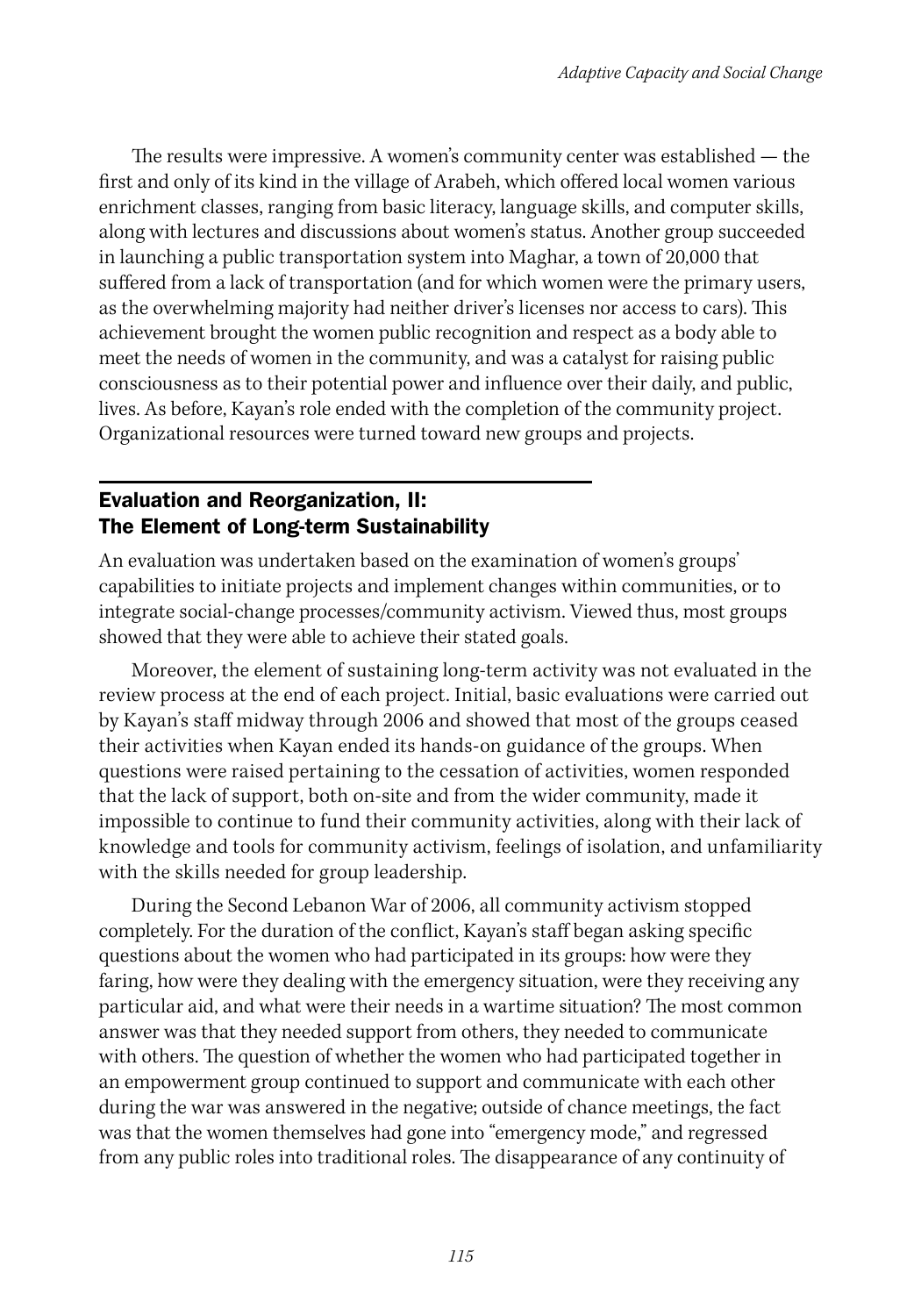the community of women during times of crisis or emergency strengthened Kayan's resolve to concentrate its resources on community activism to create structures whose goal was to preserve and ensure women's sustained activism even when Kayan itself was not directly involved.

#### Project Model of Work with Women's Groups after Two Evaluation Processes — Leadership Groups

The working model was developed as a result of two rounds of program evaluations on a number of levels, plus many long discussions, incorporating the experiences described above. Six months after the cessation of the Second Lebanon War, the following three obstacles to sustainable local community activism were identified, and became the basis for the new approach:

- **•** The lack of support for local women leaders, both within the larger community and from representatives from public bodies
- **•** Restricted access to knowledge resources
- **•** Lack of financial resources.

The women of Kayan decided to reduce the amount of the organization's resources devoted to opening new groups, and to concentrate attention and resources on developing groups of local leaders, and to respond to their difficulties. This was in opposition to the beginning working model, which was based on creating women's groups in many different communities. Kayan began working directly with a smaller number of women from a variety of locales who gathered together for a program of specialized leadership training. Participating women were meticulously identified and tapped to take part in this next stage of programming, with the view that sustainable community activism is conditional on a continuity of functioning local leadership. The role of the organization now became that of training and preparing women in the tools and skills of community activism and organization, in addition to aiding and supporting their transformation into community leaders.

The makeup of the groups had an influence on how the participants viewed themselves in leadership roles. In the previous working model, the participants were made up of women from the same communities; that is, women with similar local identities who were distinguishable from each other by their different levels of personal motivation and commitment to social change. These gaps of motivation between women weakened the commitment of emerging leaders, who found themselves isolated among their neighbors due to their higher level of interest in community involvement. In contrast, the leadership groups were more homogeneous in the participants' level of commitment to social change, and created bonds between the women despite differences in their local identities. These women stood out from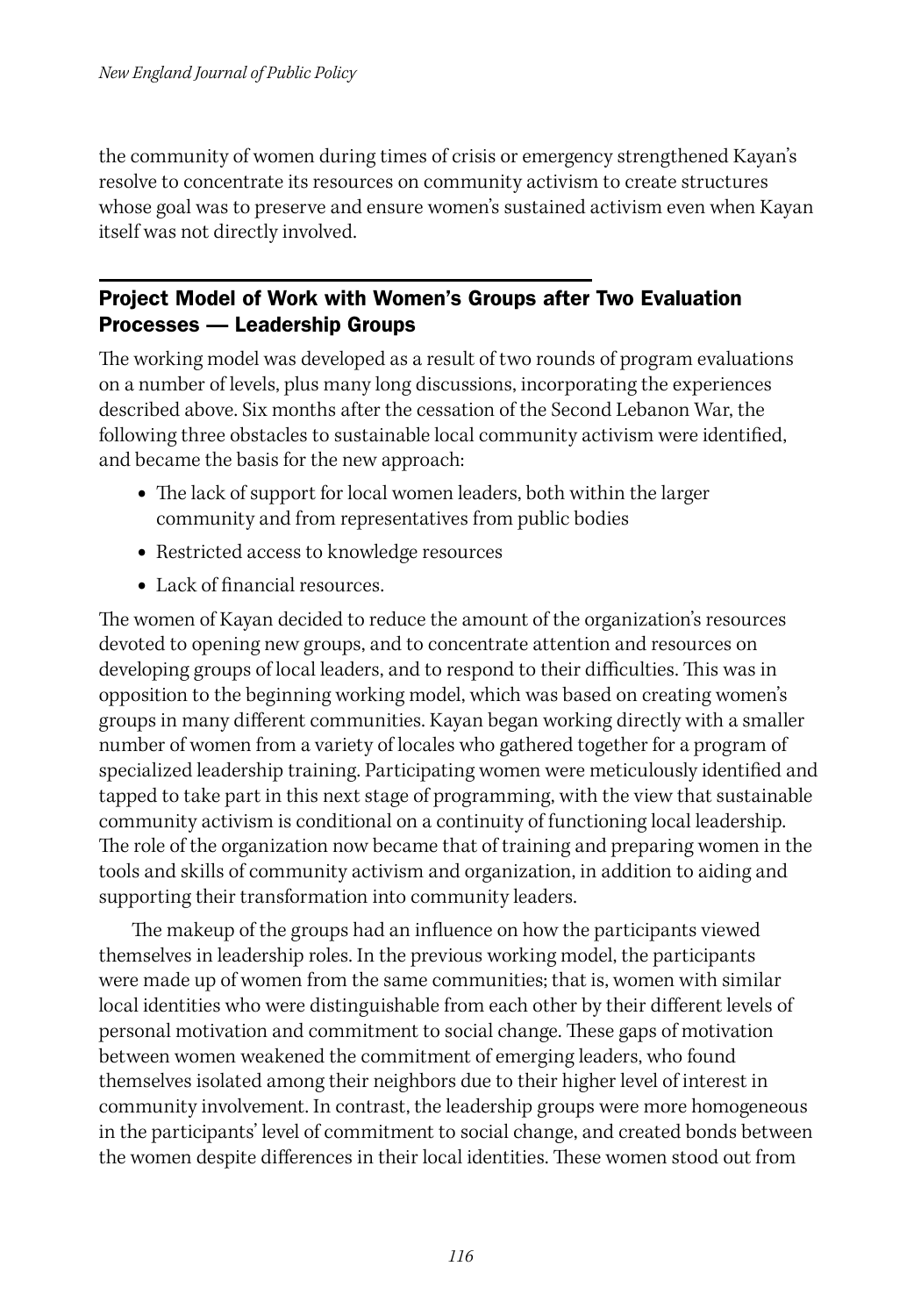the others due to their ability and commitment to taking the reins towards social change within their communities and in the importance each attached to improving the status of women in general and in their home communities in particular. The gathering together of these women greatly strengthened them in their leadership roles and deepened their understanding of what these roles would demand of them.

#### The New Work Model: Jusur

These leadership training groups constitute the platform for the new working model that has been named Jusur (Bridges). The model works through three central directions dedicated to sustaining local women's activism by addressing the following obstacles:

**Support and Empowerment of Local Community Leaders.** According to the participants' feedback, the lack of local support, on-site and from a distance, caused obstacles to continued activism, such as isolation and frustration. The women were accused of neglecting their duties at home and to their families as a result of their public activism. Their isolation is worsened by feelings of guilt, making it very difficult for them to continue their activist work in a consistent manner, and in most instances their work stops completely.

#### **The creation of a supportive space for women leaders is crucial for sustainable activism.**

The new model is focused on a local leadership framework drawn from various villages or towns, in addition to Kayan's guidance. The goal is to assist women in planning and implementing various activist projects. This framework constitutes an opportunity for women leaders from tens of communities to meet and interact as partners with the will and commitment to bring about social change. The goal of such a platform is to allow these women to support and draw strength from each other, as they together examine the obstacles and challenges that confront them all as agents of social change. The meetings are known as The Jusur Forum, which meets four times a year. Members of the Forum testify to the feelings of relief from the personal isolation that has become part and parcel of their activism, and the strong connections that have resulted from belonging to a broader framework that has created a common bond among them.

**Provision of Knowledge Resources.** Currently available frameworks deal with promoting advanced capacity-building and training, which serve the needs of a different type of activism. This refers to "formal" activism within centralized institutions with a wide resource base. These frameworks are not accessible to local activists for a number of reasons. The most central of these is the geographic distance between these institutions and the women of Kayan's constituency. There is also the fact that the services provided by the larger institutions do not meet the women "where they are," and often are not targeted to the needs of this population.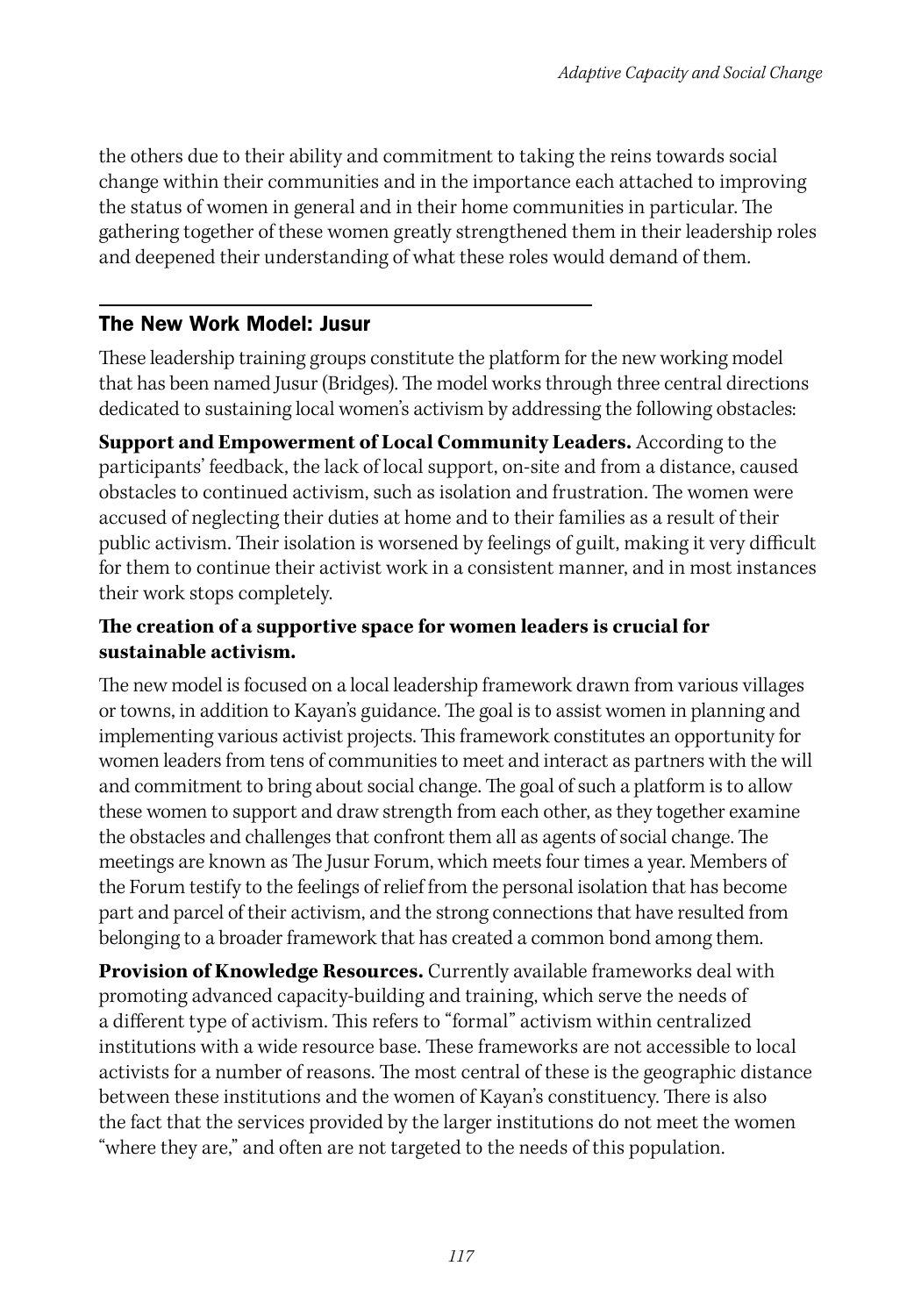Therefore, the advanced training programs in community organization are inaccessible, unavailable, and inappropriate for the community of women with whom Kayan works. This situation is a set-up for failure in terms of sustainable local activism, in that such activism demands advanced skills and tools that are unknown to the women. Kayan's ideological basis focuses the organization toward the empowerment of women who make up the disadvantaged sectors of Israeli society, and who are limited in their access to resources. These women for the most part are outside the scope of public circles of influence. The new model places Kayan as the organization that fills the vacuum created by the gap between women in grassroots communities and the knowledge and resources they need to be effective leaders, through the Jusur Forum program. The program provides women with opportunities to receive advanced training in many areas of community organizing, which helps them continue their work and improve their effectiveness in leadership roles. Among the subjects covered in the training, for example, are issues of managing a budget, working with the media, appearing in the media, short- and long-term planning skills, and more.

**Financial Aid.** The vast majority who work with Kayan are not employed outside the home. It clearly follows that they are not economically independent. In that their activism takes place in frameworks that they themselves create, or within those completely without financial support, these women are themselves the only source of any monies to finance their activities. This in turn causes many women to stop their projects, or to deplete their own meager resources to fund their work. Any outside funding is usually given to groups with solidly based organizational structure and proven track records. But the activism that Kayan has obligated itself to promote does not necessarily meet these requirements, and therefore is left out of the traditional funding circles. Due to the lack of traditional funding resources, Kayan founded a small fund whose goal is to support projects through modest grants of up to \$1,500 to each community.

The creation of this circle of support, the access to knowledge, and the source of modest financial resources allow participating activists of the Jusur Forum to bring together women from within their communities, to pass on the knowledge and skills they have acquired from the Forum and the programs offered by Kayan, so that together they can advance broad processes of local change and activism. These groups constitute the main source of a support base for the women leaders themselves.

#### Leadership and Sustainable Community Activism: The Next Steps

The responsibility for broadening the base for community activism rests with the leaders themselves. Leaders do, indeed, go out into the field and enroll women to become members of active groups, train them, and together they start on their way to social change. These groups succeed in reaching hundreds in their communities, and by so doing expand the